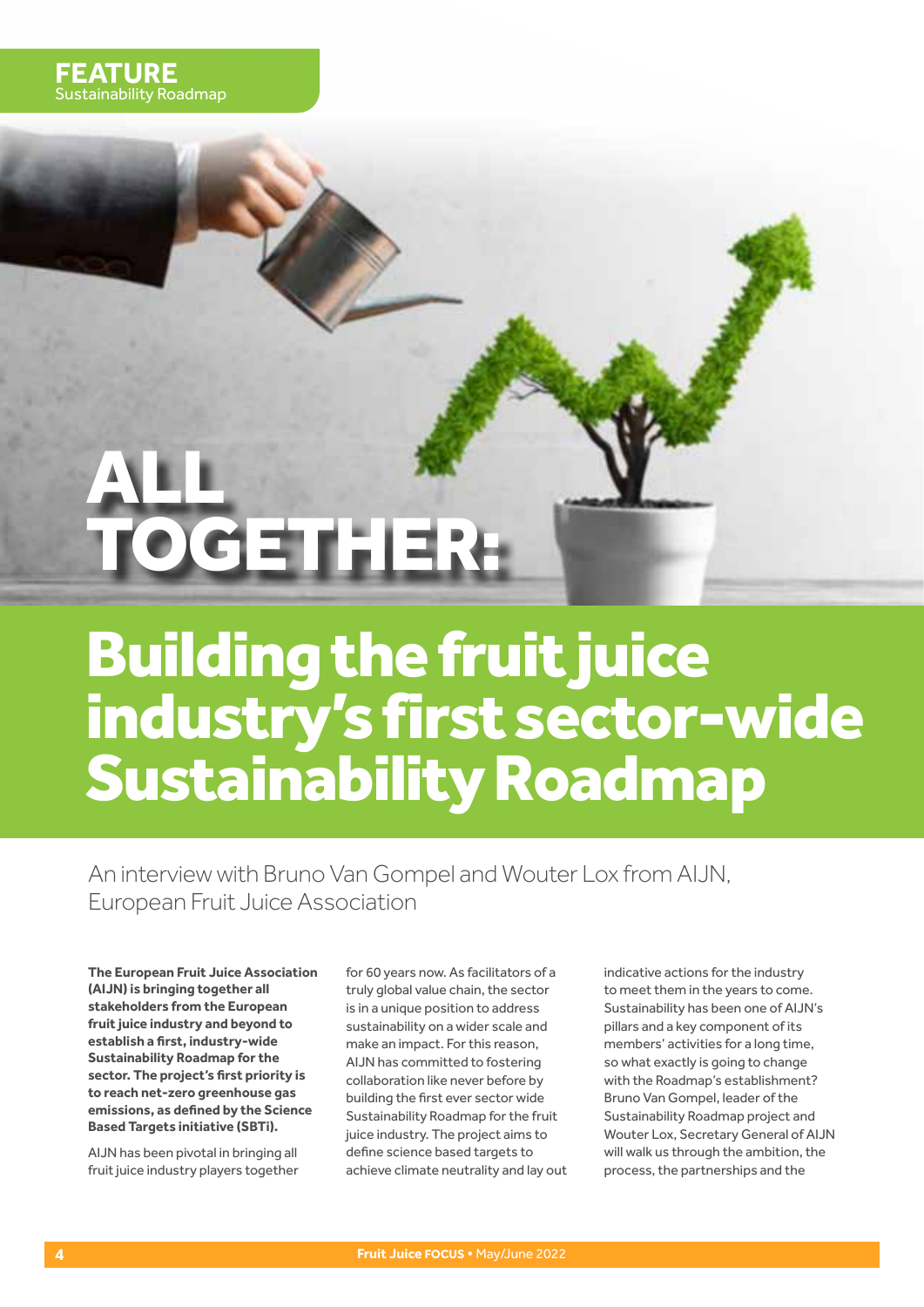

The fruit juice sector is in a unique position to address sustainability on a wider scale



*Bruno Van Gompel Wouter Lox*

leadership this exercise requires to deliver on the sector's ambitions.

# **Fruit Juice Focus (FJF): How did the project start? What was the idea behind embarking on the Roadmap journey?**

**Bruno Van Gompel (BVG):** The idea of the Roadmap came in a meeting where a couple of us were discussing how can we best support the industry in critical areas and how can we accelerate sector wide collaboration. We looked at what other industries were doing. We concluded that tackling the 'sustainability challenge' is crucial and collaboration across the whole value chain is a necessity. The need for an industry specific Sustainability Roadmap soon emerged.

**Wouter Lox (WL):** There are important distinctions to be made between companies' own sustainability pursuits, AIJN's previous sustainability work and this new sector wide initiative. The trigger on AIJN's end to start the road mapping exercise was the push from the industry to work towards the same targets together, 'under one umbrella'. We need each other to successfully meet sustainability targets and AIJN is in a position to coordinate.

#### **FJF: What actions have been taken so far and what is the projected workflow of the roadmap?**

**BVG:** Sustainability is incredibly broad and it covers many topics. All of these topics are important, but some really tend to stand out. As a first step, we needed to map what's out there that already exists and what's coming your way; then we had to prioritise. To be more concrete, we have reviewed all EU legislation concerning sustainability that has either already been enforced or is in progress to be adopted. On top of our research on the European level, we spoke to national representatives, partner associations and industry experts to gather their insights on sustainability hotspots in their respective countries.

Based on the legislative overview and the national perspectives, the AIJN Sustainability Expert Group and external stakeholders helped us identify priority topics through a series of interviews. We asked our experts to, based on the initial research, answer a few questions. Which topic has the biggest impact on the entire fruit juice value chain? Which sustainability aspect matters the most to our customers and stakeholders? In which

areas do we need each other's support and what can individual companies or countries not tackle on their own effectively?

Climate change and greenhouse gas (GHG) emissions emerged as top priorities. The overall work and meeting the future objectives of the Roadmap has to come from the fruit juice industry itself, and these are those sustainability challenges that no one else will tackle for us, we have to address them ourselves.

Our next step is to determine the methodology, the project's scope and our sector's science-based net zero targets as defined by the Science Based Targets initiative (SBTi). Once we have the endorsement of the AIJN leadership and membership, we will establish a working group to set the baseline, to identify the gaps and to define the actions that are necessary to close these gaps. It is a challenging target, but we have foreseen to publish the Roadmap by the end of 2022.

# **FJF: Is the whole fruit juice value chain involved?**

**WL:** For the moment it is difficult to cover the whole value chain without